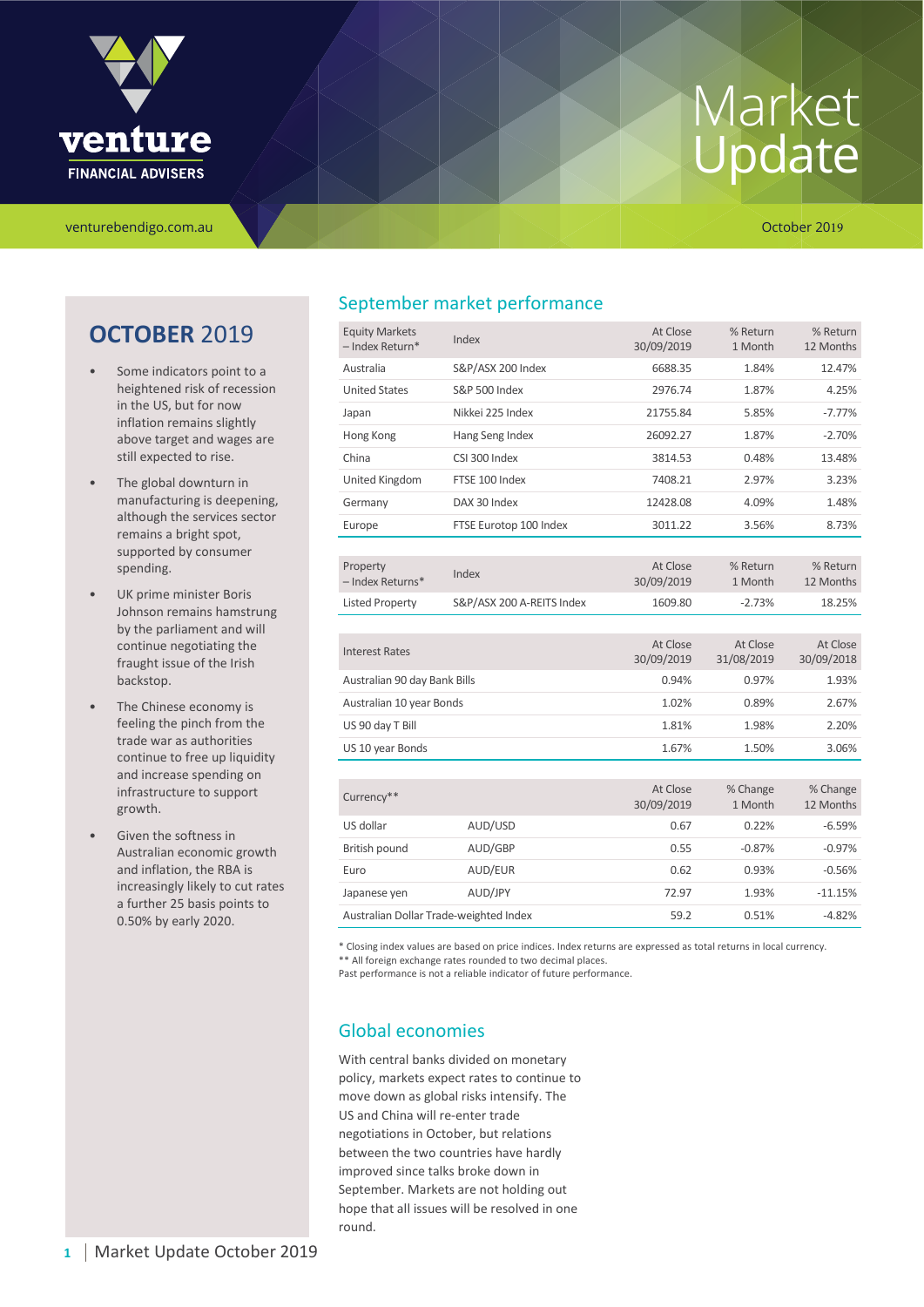

venturebendigo.com.au October 2019

### US

The Fed followed through with the largely anticipated easing on 18 September, cutting the Fed funds rate to 1.75–2.00%, the second move in this cycle. According to the so-called 'dot-plot', the funds rate is expected to remain at current levels until the end of 2020 before rising to 2.1% in 2021 and 2.4% in the long term. Of note was the divergence of views among members, with two voting for no move, and one, St Louis Fed President James Bullard, voting for a more significant 50 basis point cut. The August CPI data again came in above expectations. The core CPI rose 0.3%, as it has for the past three months, taking the annual rate to 2.4%, the highest reading since early 2008. However, with the uncertainty surrounding trade, indicators of investment spending continue to tread water while business confidence has fallen for the past six quarters.

The manufacturing sector is bearing the brunt of the downturn in global trade and confidence. The ISM manufacturing index for September saw its worst reading in a decade, while the ISM services index saw its worst reading since the start of the Trump presidency. Non-farm payrolls were promising, adding 136,000 and including upward revisions to the previous two months, but not quite the blockbuster result markets were hoping for.

### Europe

European data shows growth in the services economy continues to be offset by a slump in the manufacturing sector. The contraction in manufacturing is strongest in Germany, prompting the Bundesbank to warn that the country is likely in a technical recession following negative growth in the June quarter. The weakness in Germany follows a sharp drop in exports and a decline in industrial production, weighed down by a combination of turmoil in the auto industry, the escalating US-China trade war, and the prospect of a chaotic UK exit from the EU. There is growing pressure to abandon fiscal purity in favour of stimulus measures to aid monetary policy in the struggle to stimulate growth. In Italy, the coalition between the far-right League and the antiestablishment Five Star Movement collapsed when Matteo Salvini, the League party's leader and deputy prime minister, sensed a chance to capitalise on his rising popularity and demanded fresh elections. In the UK, prime minister Boris Johnson put MPs on notice that he was ready to legislate to hold a snap general election, which was duly defeated by the so-called 'rebel alliance'. Johnson has taken his proposed deal to the EU negotiators, which includes a proposal to keep Northern Ireland in the EU's customs union to prevent a hard border.

## China

The Chinese economy continues to slow. June quarter GDP growth declined to 6.2%, the slowest in 27 years, and there is a risk that it could drop below 6% in the September quarter. Industrial production growth for August was just 4.4%, the weakest in 17 years, while the latest official manufacturing PMI reading was below 50 for the fifth consecutive month. With the trade war escalation, the risk is that growth continues to falter, and this has prompted a series of easing measures over the past month. The Bank of China earlier introduced a new Loan Prime rate benchmark, and the rate has been cut twice in the past two months by a total of 11 basis points to 4.2%. The bank reserve requirement ratio was also reduced for the third time this year by 0.5% to 13%, which effectively frees up a further 900 billion yuan for lending. This year the government has also sought to lift spending on public infrastructure projects such as roads and bridges by expanding quotas for the value of special infrastructure bonds that local governments can issue by about 60% to 2.15 trillion yuan. However, the easing in policy is relatively minor compared to the stimulus put in place in 2009 and 2015-16. The authorities have embarked on a deleveraging drive over recent years and are loath to add to the already high levels of debt and spending on unproductive investment projects and property.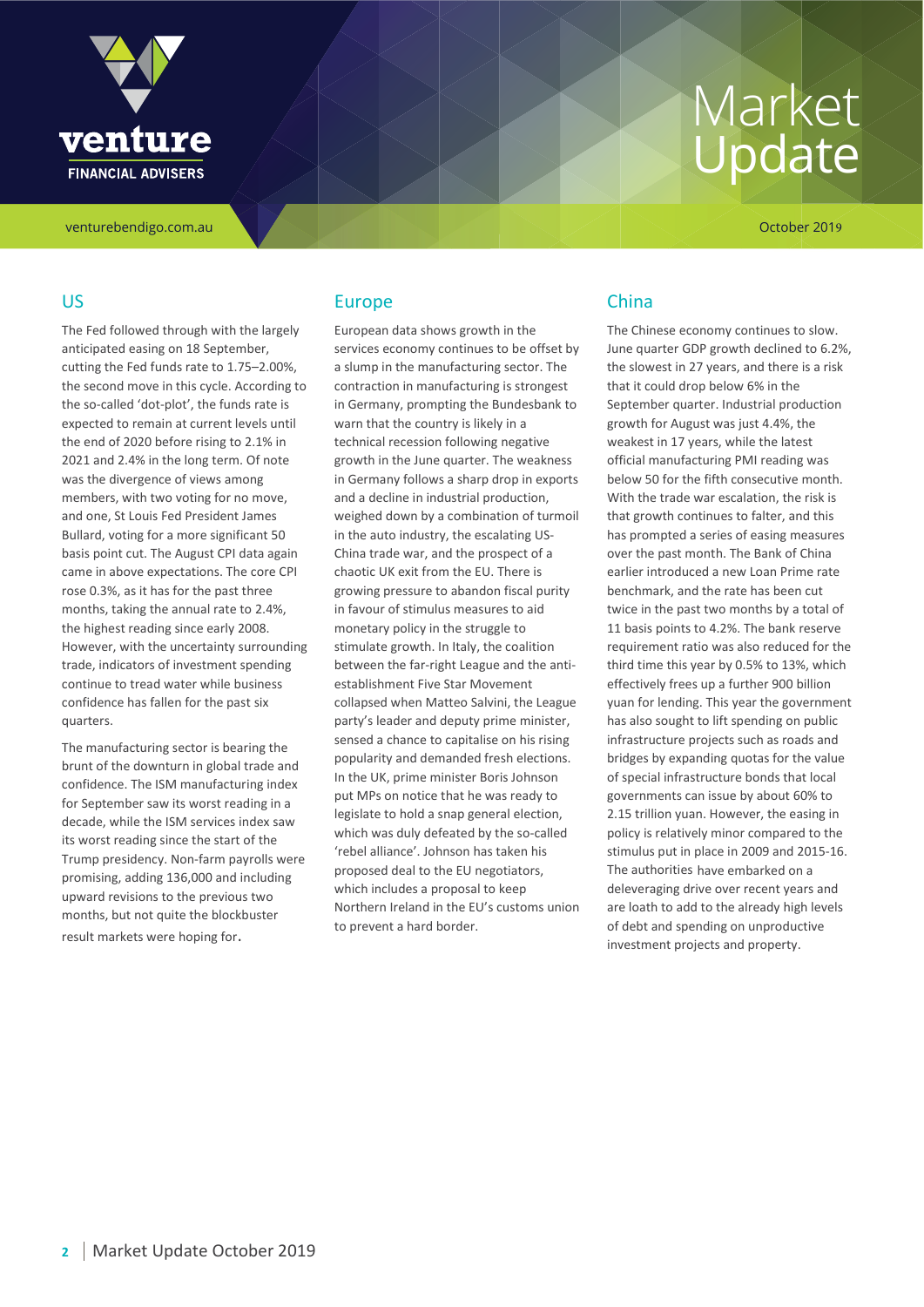

venturebendigo.com.au October 2019

## Asia region

The Jibun Bank Japan PMIs paint a picture—similar to that of Europe—of service sector growth offset by weakness in manufacturing. Services activity appears to be growing at the fastest pace in two years, while manufacturing activity was the slowest in the past three years. August manufacturing data showed a ninth consecutive month-on-month fall in export sales on the back of softer growth across Asia, particularly in China. Retail sales rose 2% year-on-year, faster than the 0.9% growth expected, suggesting consumers may have brought forward some buying ahead of the rise in consumption tax on 1 October. Industrial output fell 1.2% in August, which was a larger drop than expected, while exports fell 8.2% over the year and imports declined by 12.0%. Exports to China fell 12.1% while those to the US fell 4.4% over the year. Turning to India, the central bank has warned that the economy will face more risks to growth in the near-term as global developments impact business investment, and bank credit flowing to the commercial sector declines. In an effort to stimulate growth, India's finance minister announced a cut to the corporate tax rate from 30% to 22%, while new manufacturing businesses started after 1 October would pay only 15% tax on income.

### Australia

The Australian economy has not suffered a recession (defined as two consecutive quarters of negative economic growth) for almost 28 years, yet for many, conditions will appear stagnant. Australia's per capita GDP growth rate for the year to June was - 0.2% following the slightly negative result in the previous quarter and is the worst outcome since the financial crisis. At its October meeting the RBA voted to lower the cash rate to a new record low of 0.75%, citing the risks to international trade posed by the US-China trade dispute, as well as uncertainty around consumer spending, which has seen only modest increases. The unemployment rate rose slightly from 5.2% to 5.3% in August, as increased demand for labour is met with more supply, thanks to a rising population and workforce participation rate. With 'full employment' thought to be closer to 4.5%, it is difficult to see wages growth picking up much from current levels, particularly if the cyclical weakness in employment, as suggested by job ads data and business surveys, comes to fruition. From a monetary policy perspective, the likelihood of a 0.50% official cash rate by early 2020 seems to be quite high. As noted above, growth is weak and considerable excess capacity exists in the economy in general and in the labour market more specifically. The June quarter inflation data shows that core inflation is running at 1.4% and the RBA does not see it reaching 2.0% until 2021.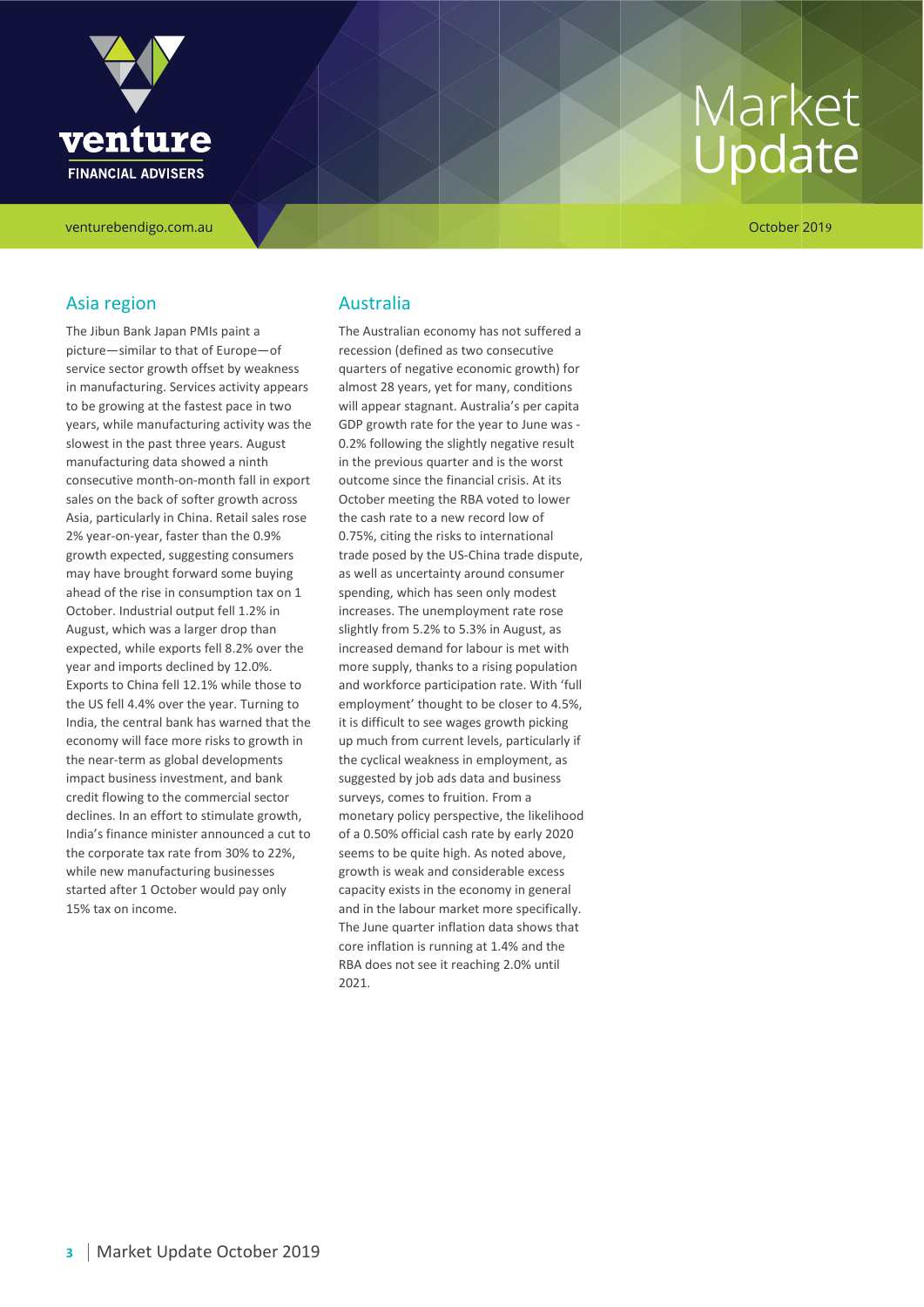

venturebendigo.com.au October 2019

## **EQUITY** MARKETS

- The S&P/ASX 200 Index rose 1.8% in September with gains in the Energy, Financials and Materials sectors, and falls in Communications and Property.
- The US S&P 500 Index rose 1.9% in US dollar terms, led by Financials, Utilities and Energy.
- The STOXX Europe 600 Index rose 3.6%, the German DAX 30 Index rose 4.1% and the UK's FTSE 100 Index rose 3.0%.
- In Asia, China's CSI 300 Index was mostly flat at 0.5%, Hong Kong's Hang Seng Index rose 1.9%, and Japan's Nikkei 225 Index rose 5.9%.
- Global developed market shares excluding Australia rose 1.8% in Australian dollar terms and emerging market gained 1.6%.

## Australian equities

| Index/Benchmark (% pa)                 | 1 Month | 1 Year | 3 Years | 5 Years | 7 Years |
|----------------------------------------|---------|--------|---------|---------|---------|
| Australian S&P/ASX 200 Acc. Index      | 1.84%   | 12.47% | 11.88%  | 9.49%   | 10.97%  |
| S&P/ASX 50 Acc. Index                  | 1.98%   | 15.44% | 12.51%  | 9.03%   | 10.85%  |
| S&P/ASX Small Ordinaries Acc.<br>Index | 2.61%   | 3.95%  | 8.80%   | 9.60%   | 6.97%   |

Australian shares managed to reclaim some ground in September which saw the S&P/ASX 200 Index post a modest 1.8% return before falling in the first week of October. Energy was the top performing sector, returning 4.7% and clawing back some losses from the previous month. Oil price spiked in September, the result of major disruption to the oil market, which favoured energy producers like Santos (+7.2%) and Beach Energy (+3.3%). The financial services sector (+4.1%) saw broad growth over the month. Shares in IOOF (+26.0%) rose as the wealth manager completed its sale of Ord Minnett during the month and the Federal Court dismissed a case brought against it by APRA that accused executives of failing to act in members' interests. The Materials sector (+3.1%) also saw significant gains for some members, led by Western Areas (+25.0%), which benefitted from a rise in the Nickel price after the Indonesian government announced a ban on exports of raw ore. Nufarm shares (+17.0%) shot higher following the announcement that it was selling its South American business to Japanese conglomerate Sumitomo. Large cap shares rose 2.0% with solid gains from major banks and miners, but were outshone by their small cap peers, which returned 2.6%.

## Investment Index/Benchmark returns\*

#### S&P/ ASX 200 Index

| Sector                        | 1 Month  | 3 Months | 1 Year   |
|-------------------------------|----------|----------|----------|
| Energy                        | 4.66%    | 0.48%    | $-9.04%$ |
| Financials ex-Property        | 4.10%    | 3.18%    | 12.07%   |
| <b>Materials</b>              | 3.07%    | $-3.71%$ | 15.99%   |
| <b>Consumer Discretionary</b> | 2.97%    | 8.20%    | 10.26%   |
| Utilities                     | 1.79%    | 0.66%    | 10.91%   |
| <b>Consumer Staples</b>       | 1.71%    | 11.56%   | 16.36%   |
| Industrials                   | $-0.03%$ | 0.82%    | 15.12%   |
| <b>Information Technology</b> | $-0.59%$ | 4.61%    | 13.02%   |
| <b>Health Care</b>            | $-2.48%$ | 7.00%    | 15.65%   |
| Property                      | $-2.73%$ | 0.95%    | 18.25%   |
| Communications                | $-2.95%$ | $-3.16%$ | 8.79%    |

\*Total returns based on GICS sector classification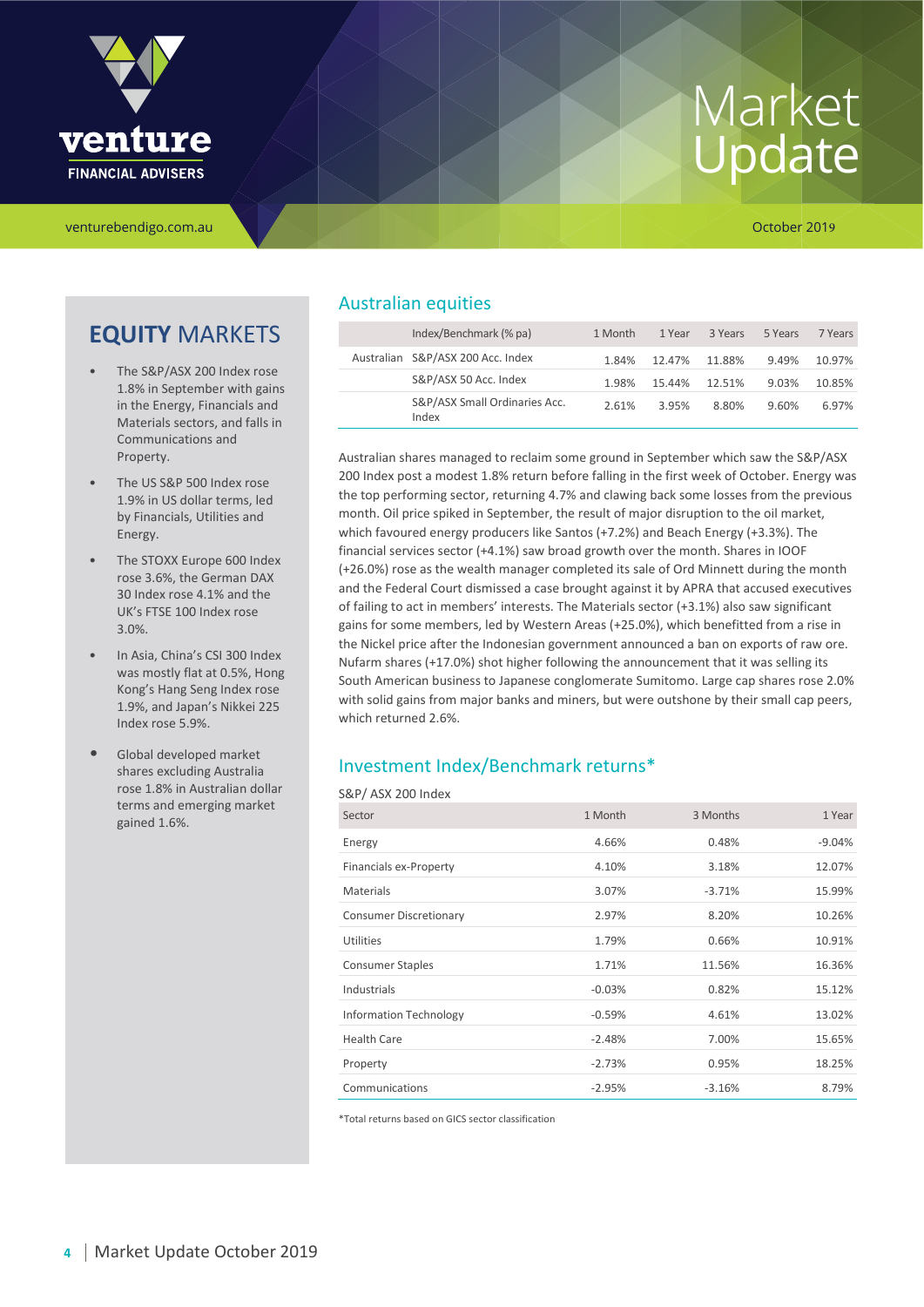

## **BIG MOVERS** THIS MONTH

#### **Going up**

| <b>Going down</b> |                      |      |  |  |
|-------------------|----------------------|------|--|--|
|                   | ↑ Materials          | 3.1% |  |  |
|                   | $\hat{I}$ Financials | 4.1% |  |  |
|                   | ↑ Energy             | 4.7% |  |  |

- ⇓ Communications -3.0%
- $\Psi$  Property -2.7%
- $\Psi$  Health Care -2.5%

## Global Equities

|          | Index/Benchmark (% pa)                           | 1 Month | 1 Year | 3 Years | 5 Years | 7 Years |
|----------|--------------------------------------------------|---------|--------|---------|---------|---------|
| Global   | MSCI World Ex Australia Index<br>(AUD)           | 1.80%   | 9.07%  | 15.04%  | 12.96%  | 16.81%  |
|          | MSCLWorld Ex Australia Index<br>(LCL)            | 2.34%   | 2.65%  | 10.82%  | 8.33%   | 11.25%  |
|          | MSCI World Ex Australia Small<br>Cap Index (AUD) | 1.76%   | 1.27%  | 12.39%  | 12.72%  | 16.85%  |
| Emerging | <b>MSCI Emerging Markets Index</b><br>(AUD)      | 1.59%   | 5.05%  | 10.56%  | 7.75%   | 8.92%   |
|          | MSCI AC Far East Index<br>(AUD)                  | 2.33%   | 2.38%  | 10.83%  | 10.50%  | 13.25%  |

Global markets adjusted to renewed geopolitical risks, including the US-China trade dispute, growing tensions in the Middle East, the threat of impeachment, protests in Hong Kong, and the ongoing Brexit saga. A drone attack on a major Saudi Arabian oil facility, which wiped out 5.7 million barrels of production per day, or around five percent of the world's supply, wrought havoc on oil markets. Economic indicators point to a rise in the risk of a US recession and a possible turning point in equities, but so far markets appear satisfied with the low rate of US unemployment, and the bullish trend since the start of 2019 remains intact. Developed market shares outside Australia rose 1.8% in Australian dollar terms as investors tentatively re-entered equities following selling in the previous month. In the US, energy shares (+3.6%) were boosted by the spike in oil prices. Marathon Petroleum (+23.5%) jumped higher, but this wasn't enough to placate major shareholders disappointed with its recent under-performance. European shares had a positive month, with the STOXX Europe 600 Index rising 3.6%, led by financial services, auto and energy sectors. In Asian markets, China's CSI 300 Index was mostly flat at 0.5%, Hong Kong's Hang Seng Index rose 1.9%, and Japan's Nikkei 225 Index rose 5.9%.

## Property

|            | Index/Benchmark (% pa)                                        | 1 Month | 1 Year           | 3 Years | 5 Years | 7 Years |
|------------|---------------------------------------------------------------|---------|------------------|---------|---------|---------|
| Australian | S&P/ASX 300 A-REIT Acc Index                                  |         | $-2.73\%$ 18.25% | 9.19%   | 13.59%  | 13.76%  |
| Global     | FTSE EPRA/NAREIT Developed Ex<br>Australia Index (AUD Hedged) |         | 2.95% 14.31%     | 7.81%   | 9.73%   | 11.02%  |

September was a trying month for listed property as the S&P/ASX 200 A-REIT Index lost 2.7% as a temporary rise in yields undermined values, but the broad low-rate environment is likely a positive for property as investors continue their hunt for yield. Commercial managers Charter Hall Group (-7.9%) and Dexus (-7.5%) experienced the largest drops over the month, while retail and shopping centres also struggled. The improvement in house prices since June may now be flowing through to an improvement in housing finance. However, from an activity perspective, what is important is the trajectory of dwelling construction and the associated flow-on to retail spending on household goods and furnishings. It is difficult to envisage a recovery in housing construction any time soon given supply issues and the projection of ongoing subdued wages growth. While credit to housing has improved, credit to developers and businesses appears to be affected by the royal commission. Globally, REITs had a positive month in September, rising 3.0% in developed markets. US REITs were positive in September, returning 1.5% in US dollar terms, with gains from shopping centres (+8.4%), regional malls (+5.6%) and hotels (+5.2%).